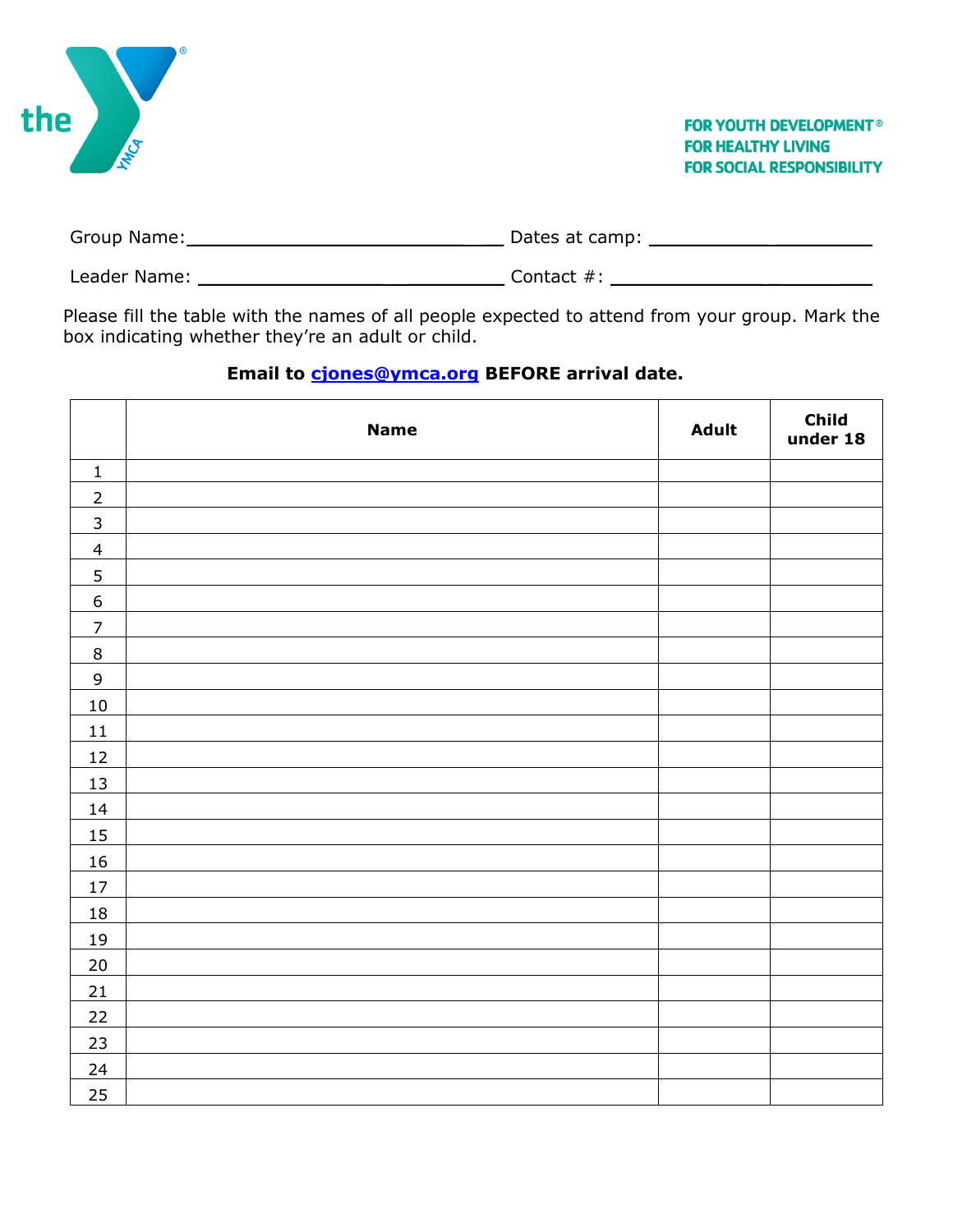| the                                                                                                                                                                                                                            | <b>FOR YOUTH DEVELOPMENT<sup>®</sup></b><br><b>FOR HEALTHY LIVING</b><br><b>FOR SOCIAL RESPONSIBILITY</b> |
|--------------------------------------------------------------------------------------------------------------------------------------------------------------------------------------------------------------------------------|-----------------------------------------------------------------------------------------------------------|
|                                                                                                                                                                                                                                |                                                                                                           |
| Leader Name: The Contract of the Contract of the Contract of the Contract of the Contract of the Contract of the Contract of the Contract of the Contract of the Contract of the Contract of the Contract of the Contract of t |                                                                                                           |

T

г

|                | <b>Name</b> | Adult | Child<br>under 18 |
|----------------|-------------|-------|-------------------|
| 26             |             |       |                   |
| 27             |             |       |                   |
| $\frac{28}{2}$ |             |       |                   |
| 29             |             |       |                   |
| 30             |             |       |                   |
| 31             |             |       |                   |
| 32             |             |       |                   |
| 33             |             |       |                   |
| <u>34</u>      |             |       |                   |
| <u>35</u>      |             |       |                   |
| 36             |             |       |                   |
| 37             |             |       |                   |
| <u>38</u>      |             |       |                   |
| 39             |             |       |                   |
| 40             |             |       |                   |
| 41             |             |       |                   |
| 42             |             |       |                   |
| 43             |             |       |                   |
| 44             |             |       |                   |
| 45             |             |       |                   |
| 46             |             |       |                   |
| 47             |             |       |                   |
| 48             |             |       |                   |
| 49             |             |       |                   |
| 50             |             |       |                   |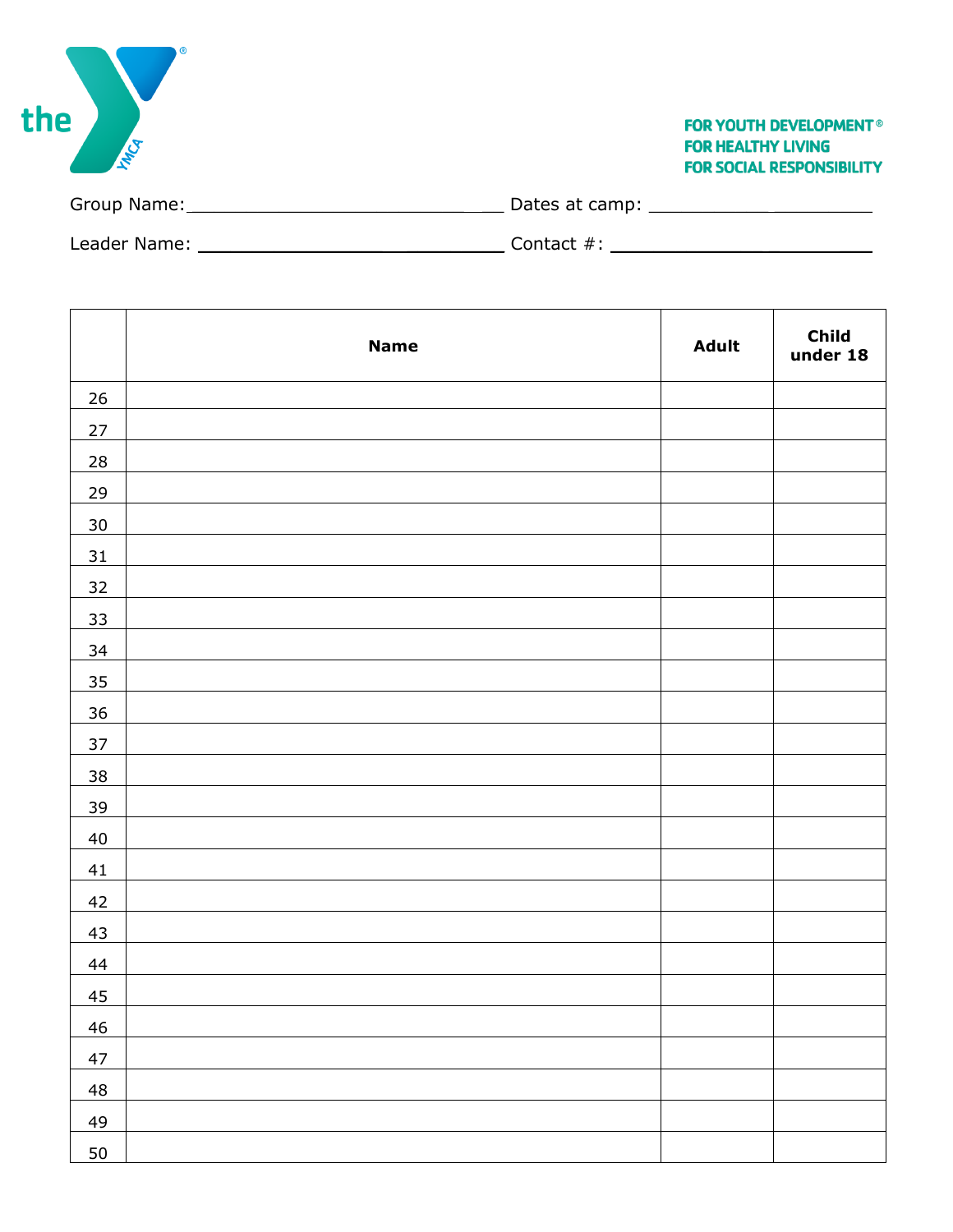Group Name: \_\_\_\_\_\_\_\_\_\_\_\_\_\_\_\_\_\_\_\_\_\_\_\_\_ \_\_ Dates at camp: \_\_\_\_\_\_\_\_\_\_\_ \_\_\_\_\_\_\_\_\_

Leader Name: \_\_\_\_\_\_\_\_\_\_\_\_\_\_\_\_\_ \_\_\_\_\_\_\_\_\_ Contact #: \_\_\_\_\_\_\_\_\_\_\_\_\_\_ \_ \_\_\_

|                | <b>Name</b> | Adult | Child<br>under 18 |
|----------------|-------------|-------|-------------------|
| 51             |             |       |                   |
| 52             |             |       |                   |
| 53             |             |       |                   |
| 54             |             |       |                   |
| 55             |             |       |                   |
| 56             |             |       |                   |
| 57             |             |       |                   |
| 58             |             |       |                   |
| 59             |             |       |                   |
| 60             |             |       |                   |
| 61             |             |       |                   |
| 62             |             |       |                   |
| 63             |             |       |                   |
| 64             |             |       |                   |
| 65             |             |       |                   |
| 66             |             |       |                   |
| 67             |             |       |                   |
| 68             |             |       |                   |
| 69             |             |       |                   |
| 70             |             |       |                   |
| 71             |             |       |                   |
| $\frac{72}{ }$ |             |       |                   |
| 73             |             |       |                   |
| 74             |             |       |                   |
| 75             |             |       |                   |



**FOR YOUTH DEVELOPMENT<sup>®</sup> FOR HEALTHY LIVING FOR SOCIAL RESPONSIBILITY**